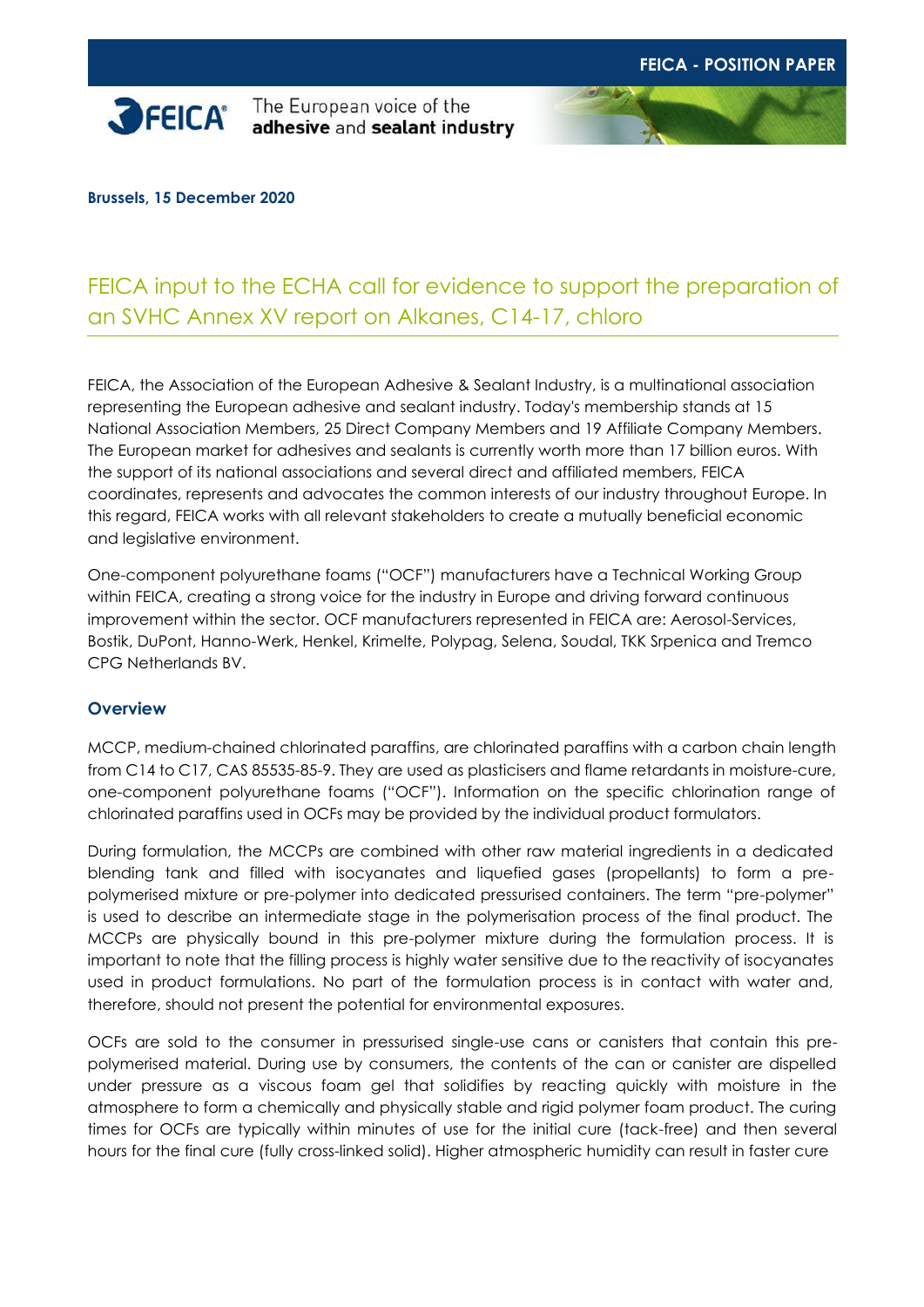times. In some instances, users may lightly spray the work surface with a water bottle to speed cure times.

## **Delivery of Compounds**

## **The delivery, handling, and storage processes for the Compounds at OCF formulation sites are designed to minimise any potential for environmental releases.**

The MCCPs are delivered to the formulation facility by bulk truck and are stored in above-ground, indoor storage tanks, or are delivered in intermediate containers. Industry best practices followed dictate that delivery sites be located within diked areas to contain accidental spills, with all drains sealed to prevent any discharge to water and sewer systems.

## **Blending Process**

## **The blending and formulation processes for OCFs are designed to minimise any potential for environmental releases of the Compounds.**

The MCCPs are pumped directly from bulk storage tanks or intermediate containers and are added to dedicated blending tanks. Like other raw material ingredients for OCFs, the Compounds added to the blending tank in precise amounts to ensure product quality and performance. The MCCPs pumped from storage into the blending tank are typically fully consumed leaving no excess or residual material.

Again, it is important to note that the formulation process for OCFs is highly water sensitive due to the reactivity of isocyanates used in product formulations. Therefore, no part of the formulation process is in contact with water. Additionally, formulators use solvents to conduct any required equipment or storage tank cleaning. It is important to note that tank cleaning is rare because all materials in the dedicated blending tanks are typically consumed in the formulation process and cleaning is not typically necessary.

## **Quality Control**

## **OCF formulators properly handle and dispose of any quality control materials or off-spec products to minimise any potential for environmental releases of the Compounds.**

Product formulators conduct quality control inspections of formulations during processing and final product filling. Any material that fails quality inspection may be reworked to allow it to be used in the formulation process. In the event that the final product is rejected, the off-spec product is handled as hazardous waste as required by applicable regulations due to the presence of other chemical components that are under pressure in the can or canister.

## **Further argumentation/Conclusions**

FEICA would like to provide the following remarks/additional information regarding this call for evidence as an acknowledgement that the risks related to MCCPs in OCFs are controlled:

To further understand how FEICA members have managed any environmental releases and prevented impacts to the environment we are inviting you to go through the following FEICA Fact Sheets/studies: